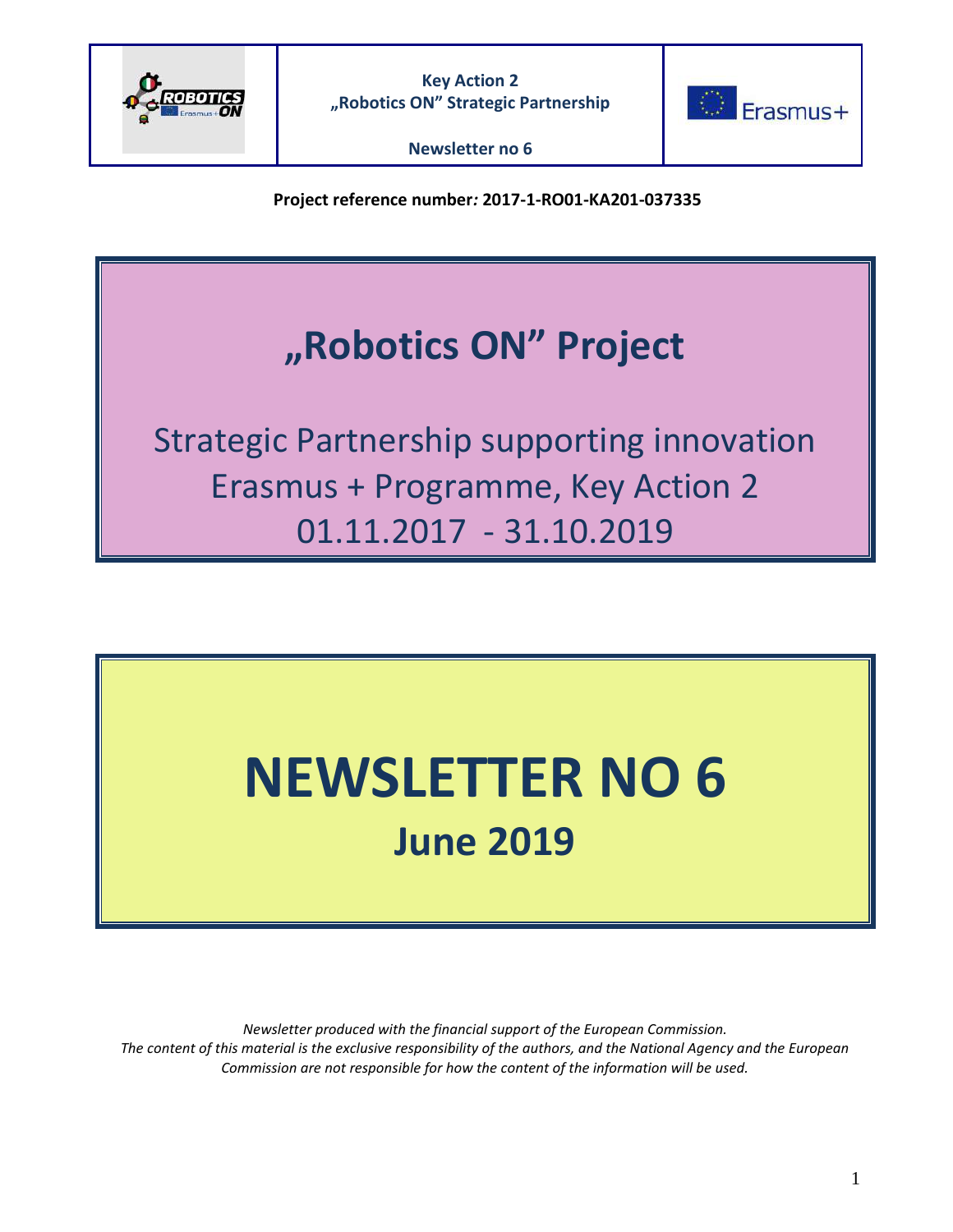



**Newsletter no 6**

#### **PARTNERS:**

| <b>P1. Colegiul Național "Constantin Carabella"</b>                                  |
|--------------------------------------------------------------------------------------|
| Târgoviște, ROMANIA                                                                  |
| website: http://www.carabella.ro                                                     |
| P2. Anyksciu Jono Biliuno gimnazija                                                  |
| Anykščiai, LITHUANIA                                                                 |
| website: http://www.bilngimn.lt                                                      |
| Budapesti Gépészeti Szakképzési Centrum Szily Kálmán<br><b>Müszaki</b><br><b>P3.</b> |
| Szakgimnáziuma, Szakközépiskolája és Kollégiuma                                      |
| <b>Budapest, HUNGARY</b>                                                             |
| website: http://www.szily.hu                                                         |
| P4. Istituto Istruzione Superiore A. Volta                                           |
| Frosinone, ITALY                                                                     |
| website: http://www.voltafr.gov.it                                                   |
| <b>P5. S.C. SKA NET SRL</b>                                                          |
| <b>Bucharest, ROMANIA</b>                                                            |
| website: http://www.itadviser.ro                                                     |
| <b>P6. IMPLEMENT 24SOFTWARE SRL</b>                                                  |
| <b>Bucharest, ROMANIA</b>                                                            |
| website: http://www.24software.ro                                                    |

#### **TARGET GROUP:**

84 students (15-18 years old), 21 from each school, students interested in personal development, using ICT in the design and creation of robots, activities that will stimulate and increase the chances of employment at the right time.

#### **OBJECTIVES:**

1. Developing digital and entrepreneurial skills relevant to personal development and career.

2. Increasing the autonomy in terms of personal and professional development of the 84 students in Robotics Clubs, at least 32 of them competitive in programming / robotics.

3. Developing the capabilities to adapt, promote and exploit digital technologies by creating a robot, in each partner school, which solves a problem identified at school level.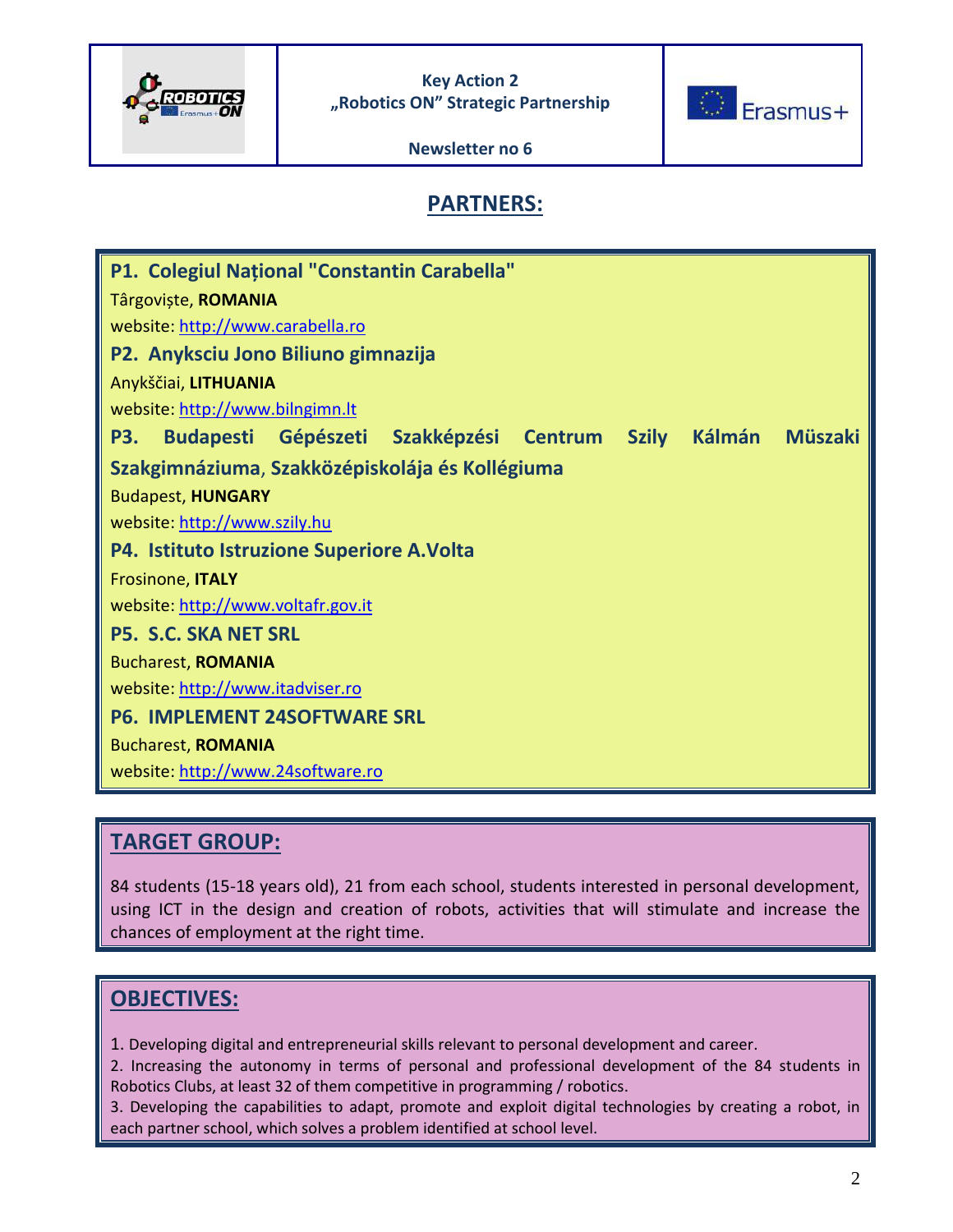

**Newsletter no 6**



### **PROJECT ACTIVITIES DECEMBER 2018 - JUNE 2019**

#### **December 3-7, 2018, attending the STEGP meeting C3 in Hungary**

7 students and 2 accompanying teachers from Lithuania attended the STEGP meeting C3 in Hungary, where they received a training course on building an Ev3 robot using the kit purchased earlier and now brought to the meeting as well as visited the landmarks of Budapest and made friends among the participants.

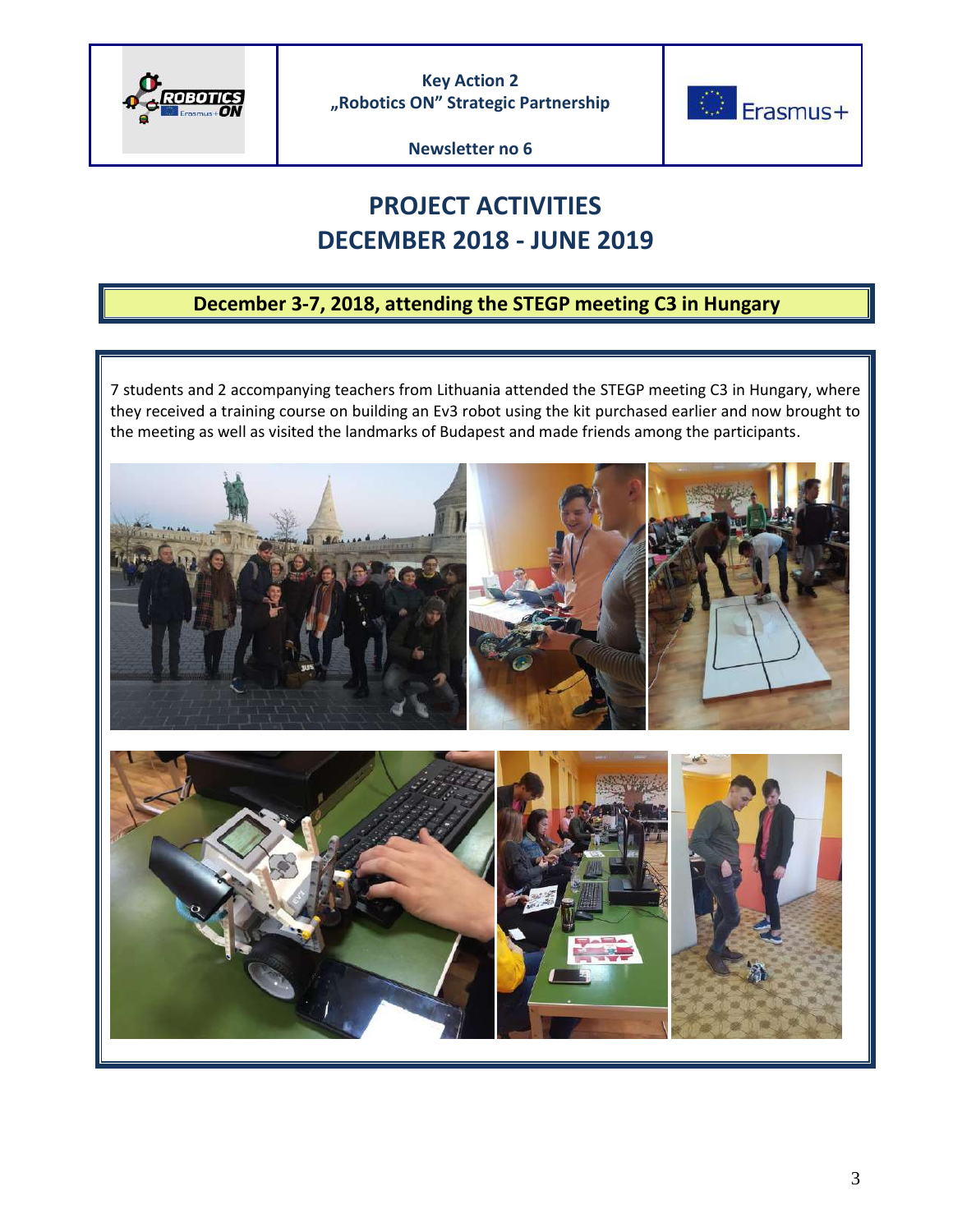![](_page_3_Picture_0.jpeg)

**Newsletter no 6**

![](_page_3_Picture_3.jpeg)

**December 10-14, 2018, disseminating after the STEGP meeting C3 in Hungary**

The students who had partcipated in STEGP meeting C3 in Hungary shared their experience with their fellow students and teachers.

![](_page_3_Picture_6.jpeg)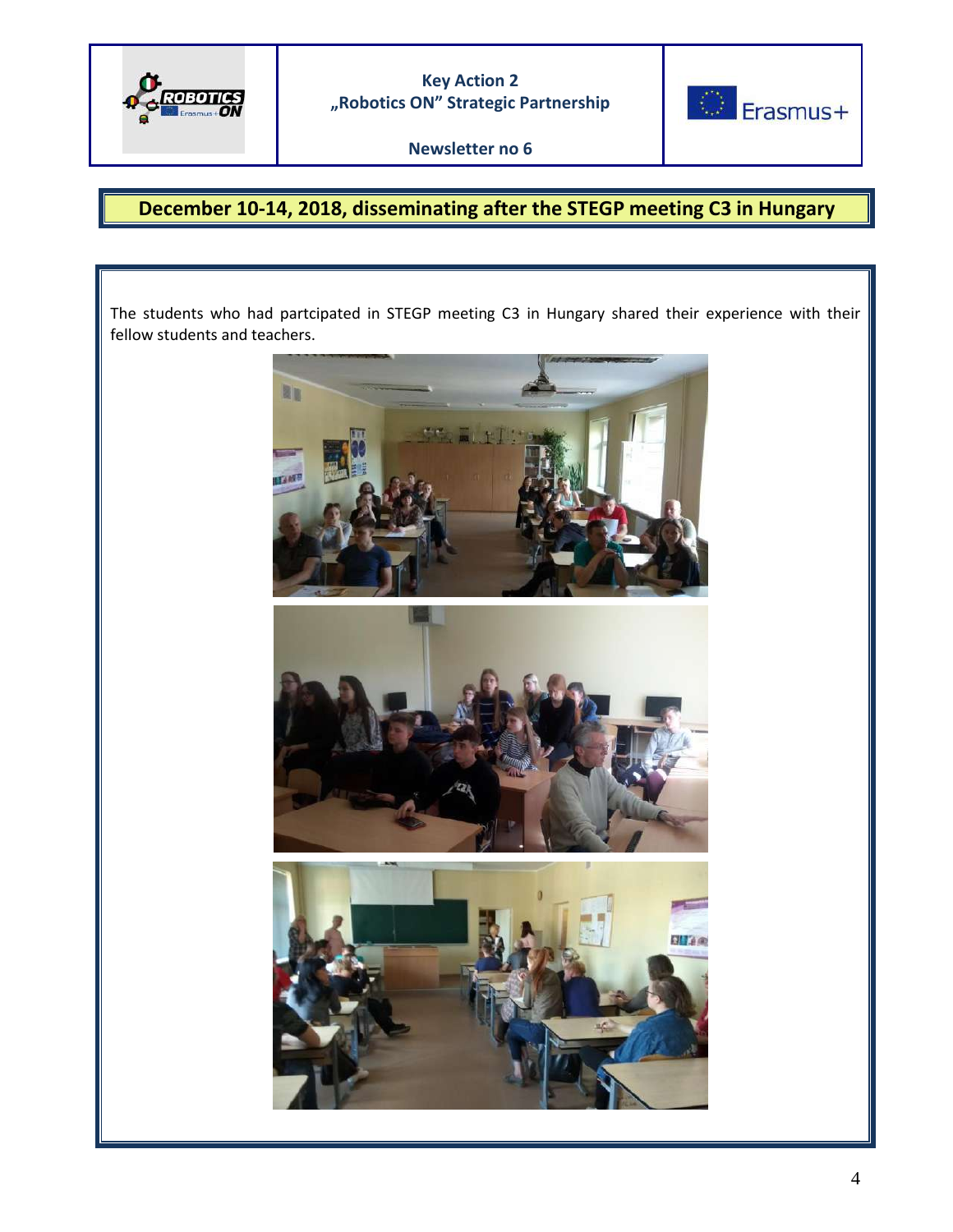![](_page_4_Picture_0.jpeg)

**Newsletter no 6**

![](_page_4_Picture_3.jpeg)

#### **January 3-31, 2019, building the robot with the other students from the Club**

![](_page_4_Picture_5.jpeg)

Using the robot kit, the Module 3 training course material and the PPT sent by our instructor Mihai Tobă, the students who had participated in STEGP meeting C3 held in Hungary organized peer-counselling activities meant for building a robot together with the other students from the Robotics Club. As well as that, under the guidance of the Robotics Club teacher, the students shared their knowledge and conducted a series of activities, all intended for a better understanding of all the Robotics Club students as to how they could apply the lessons of Module 3 in constructing a robot.

![](_page_4_Picture_7.jpeg)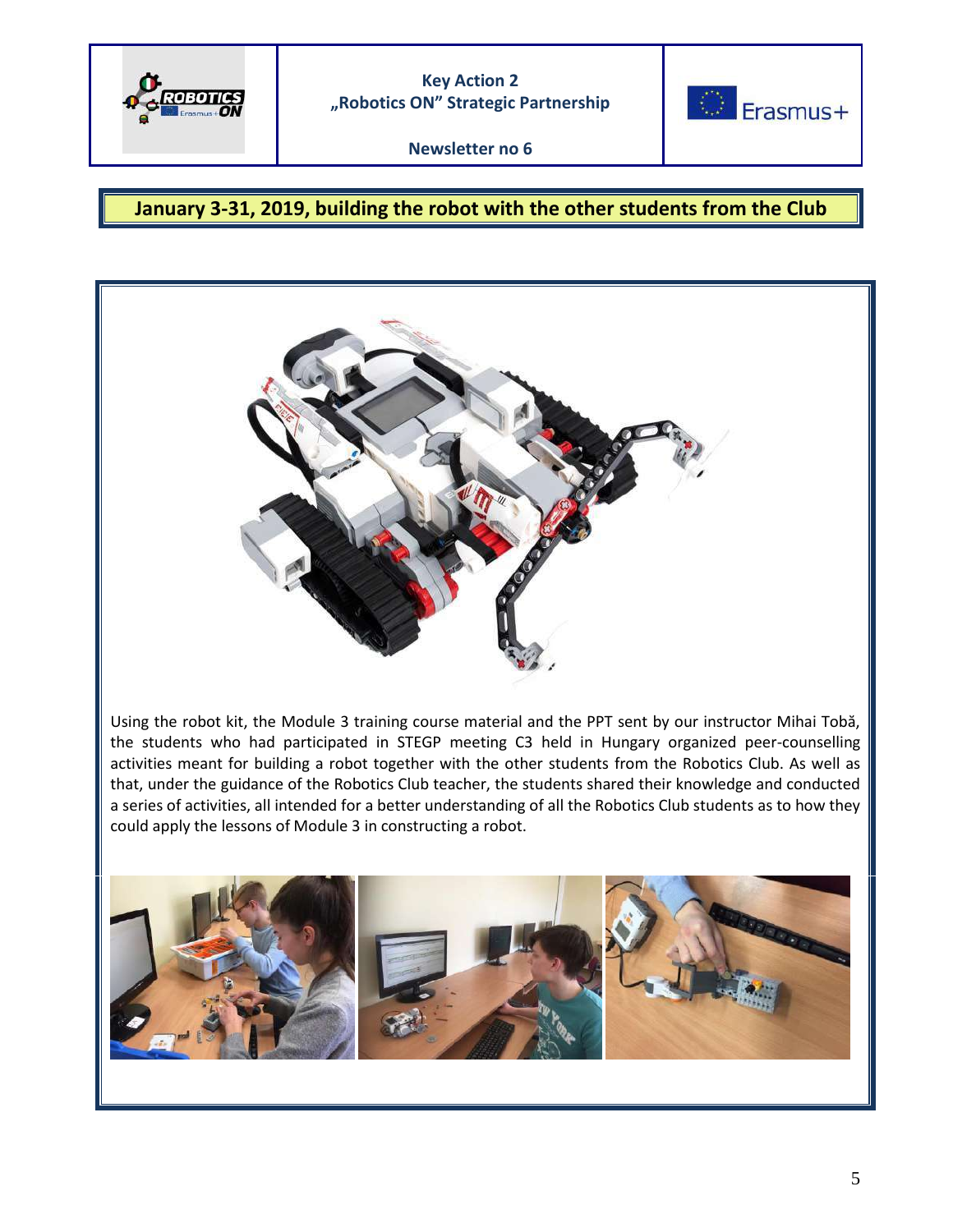![](_page_5_Picture_0.jpeg)

**Newsletter no 6**

![](_page_5_Picture_3.jpeg)

#### **February 1-28, 2019 counselling other members of Robotics Club**

Translating the training material "Module 3: Computer Programming, LEGO Mindstorms EV3 Programming " and printing it out so that the Lithuanian translation could be used for more efficient training of students in Computer programmimng given in their native language in ICT and robotics classes, thus making the output accessible to a larger audience of users who have no ability to read it in English.

![](_page_5_Picture_6.jpeg)

![](_page_5_Picture_7.jpeg)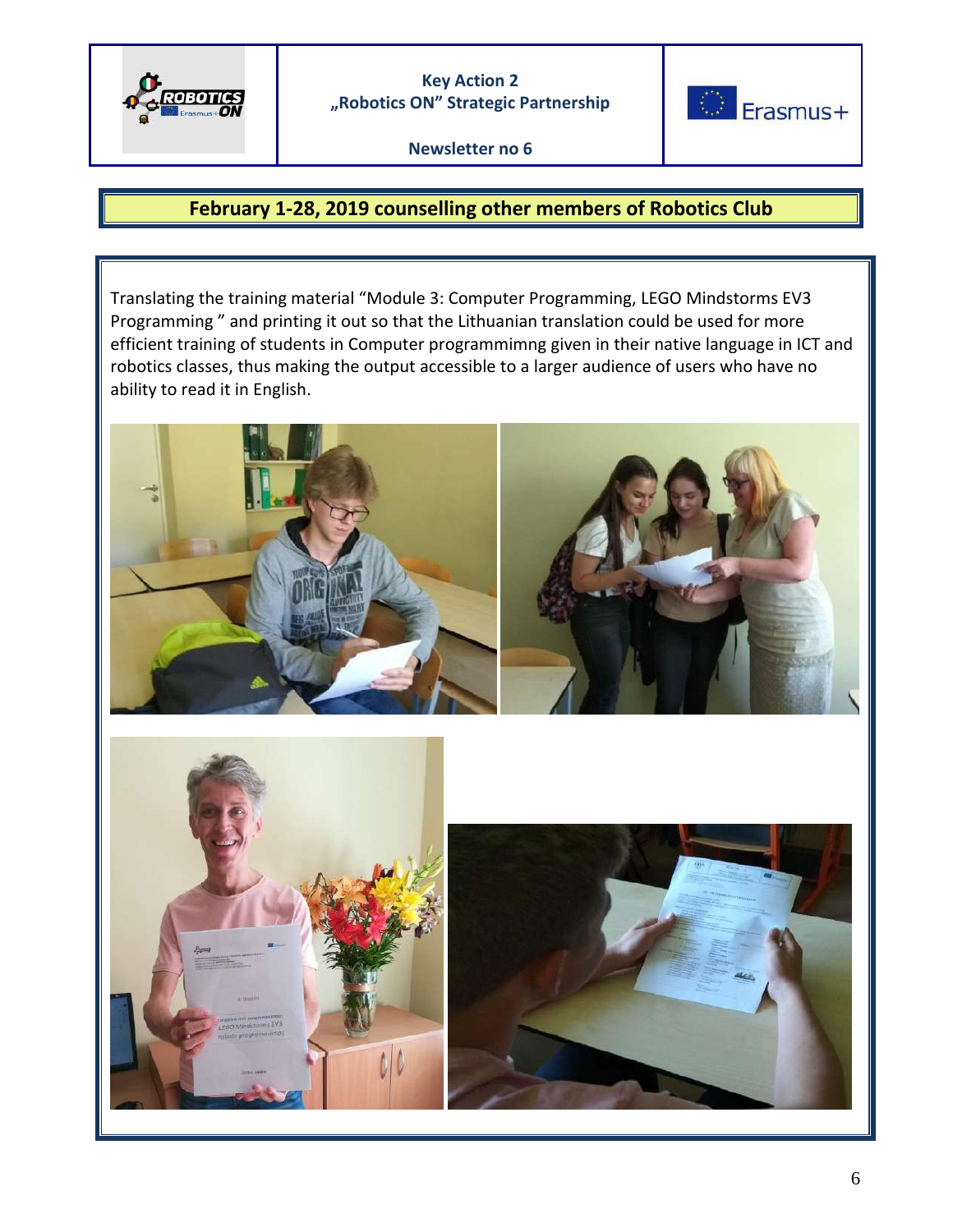![](_page_6_Picture_0.jpeg)

**Newsletter no 6**

![](_page_6_Picture_3.jpeg)

#### **March 1-29, 2019, preparing for the STEGP meeting C4 in Italy**

In preparation for the STEGP meeting C4 in Frosinone, Italy, following the ongoing practice, regular weekly meetings were held within the Robotics Club to conduct the activities meant for the practical use of the training material on Module 3 in relation to the creation of the robot as well as elaboration of the most effective use of the to-be-created robot.

![](_page_6_Picture_6.jpeg)

![](_page_6_Picture_7.jpeg)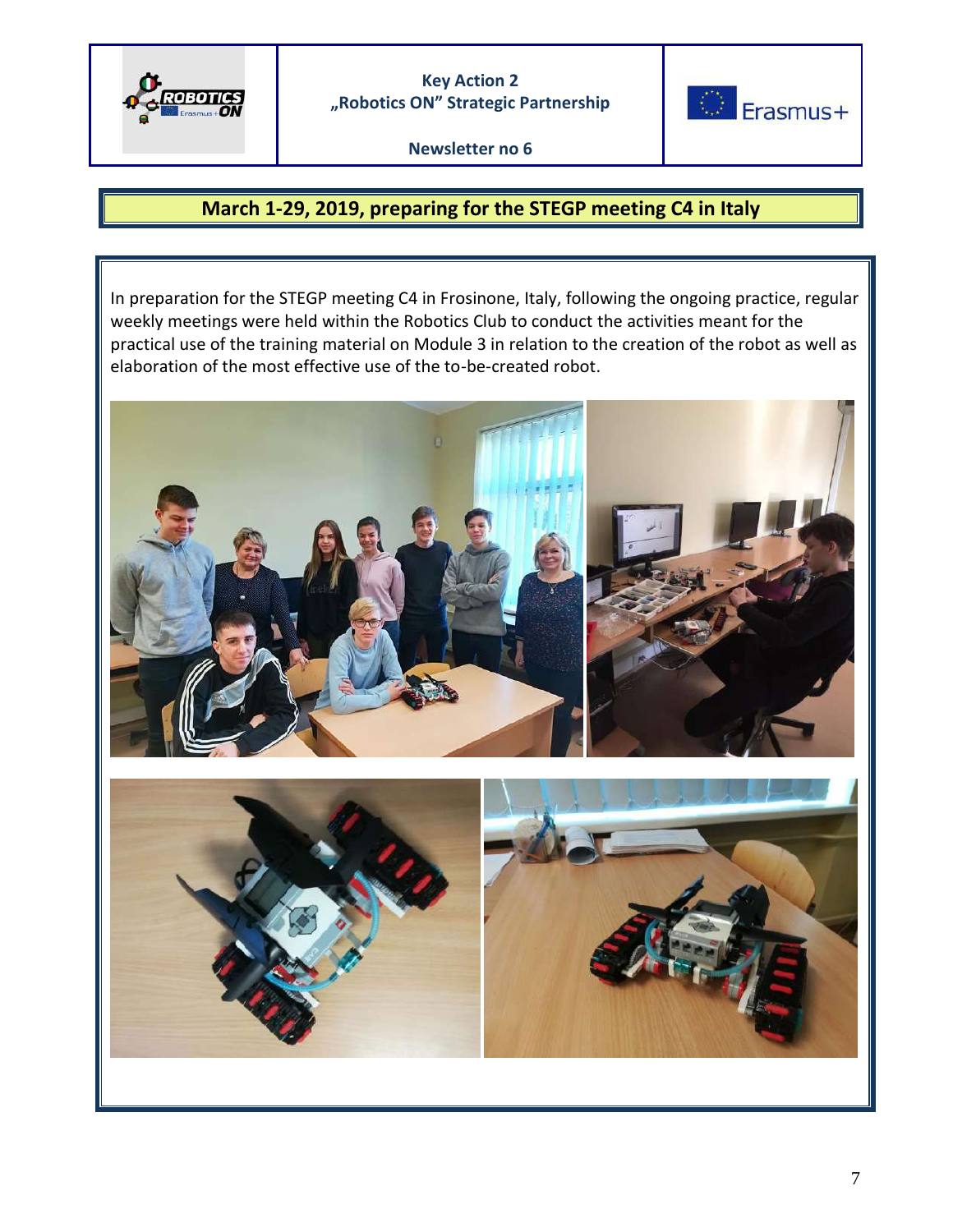![](_page_7_Picture_0.jpeg)

![](_page_7_Picture_2.jpeg)

**Newsletter no 6**

#### **April 8-12, 2019, attending the STEGP meeting C4 in Italy**

![](_page_7_Picture_5.jpeg)

7 students and 2 accompanying teachers from Lithuania attended the STEGP meeting C4 in Italy, where they received the final training course on how to build an Ev3 robot using the kit and the knowledge gained in the previous STEGP meetings as well as visited the famous landmarks of Frosinone and other towns located nearby and made friends among the participants.

![](_page_7_Picture_7.jpeg)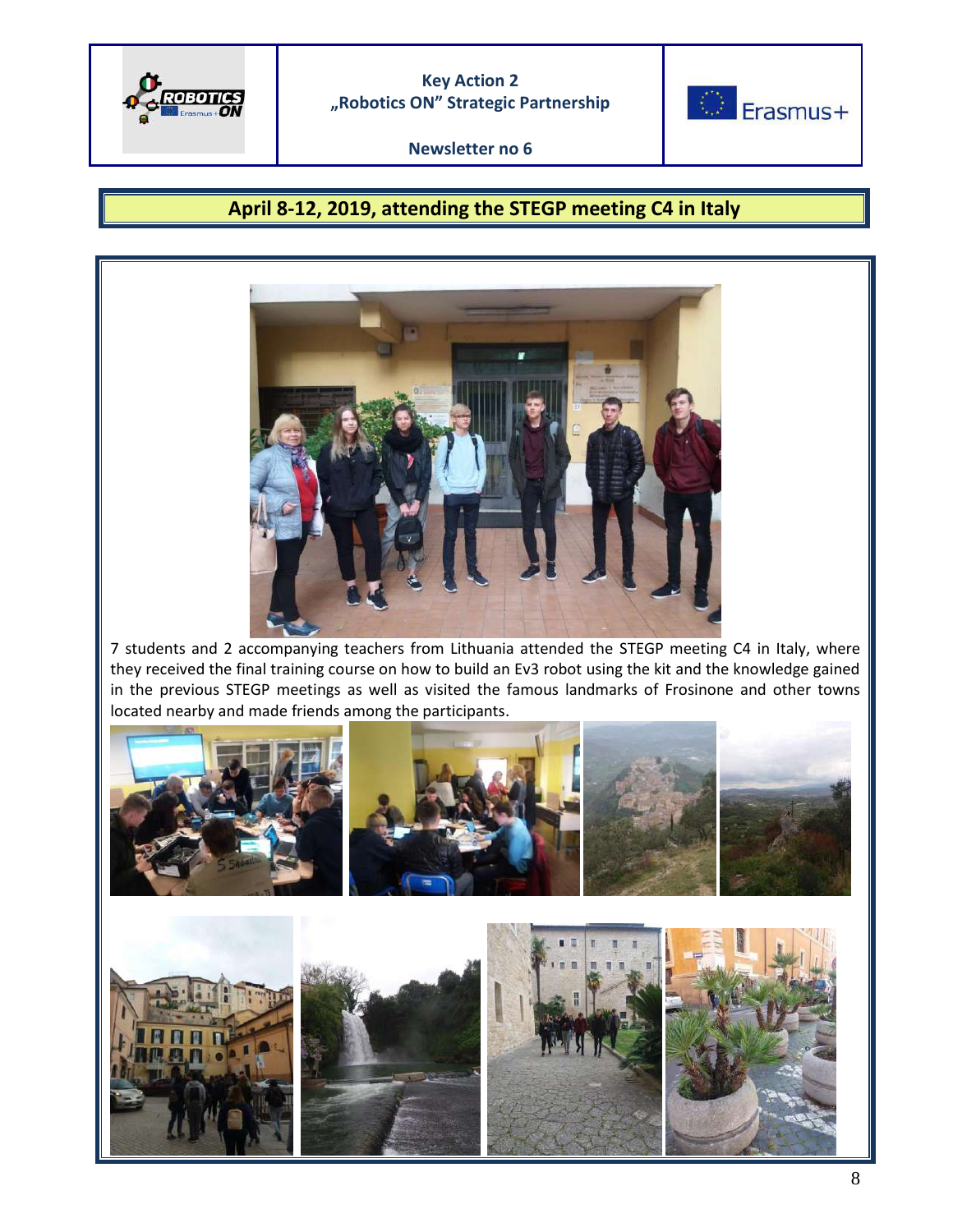![](_page_8_Picture_0.jpeg)

**Newsletter no 6**

![](_page_8_Picture_3.jpeg)

#### **May 2-25, 2019, disseminating after the STEGP meeting C4 in Italy**

The students who took part in the STEGP meeting C4 in Frosinone, Italy wrote an article for the dissemination of the Project activities done during the meeting which they posted on the school website and the designed project panel. They also shared their gained experience and knowledge with the rest of the project target group members.

![](_page_8_Picture_6.jpeg)

![](_page_8_Picture_7.jpeg)

![](_page_8_Picture_8.jpeg)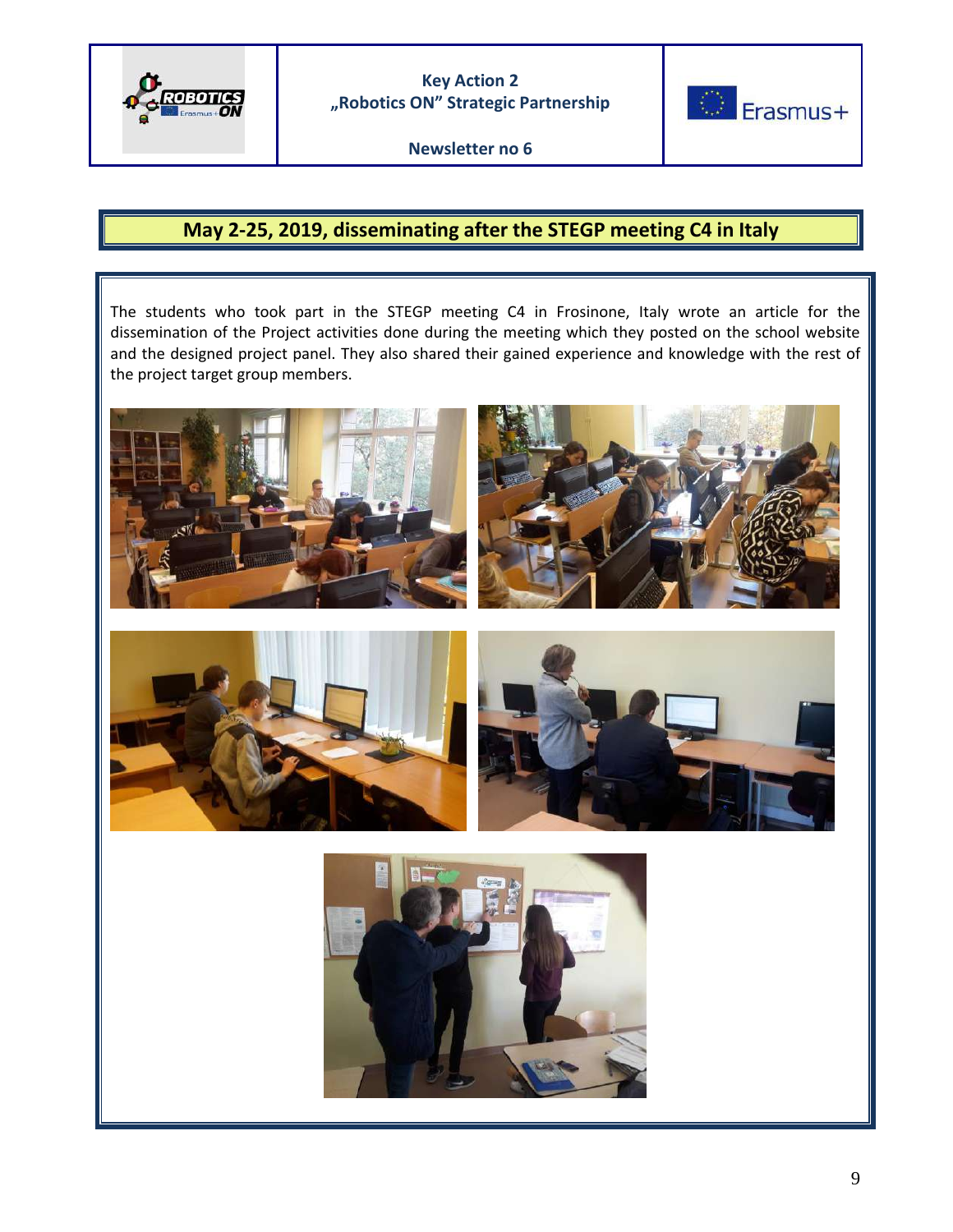![](_page_9_Picture_0.jpeg)

![](_page_9_Picture_2.jpeg)

**Newsletter no 6**

#### **May 27-29, 2019, attending the M3 meeting in Hungary**

![](_page_9_Picture_5.jpeg)

Along the other six representatives from the other partner countries of the project and the two instructors, the Head teacher and the partnership coordinator of our school attended a three day meeting M3 in Budapest, Hungary, where they clarified the remaining project activities that still need to be done before the end of project implementation, discussed the budget management and agreed upon the details of the two conferences, both to be held in September 2019 in Lithuania and Romania respectively.

![](_page_9_Picture_7.jpeg)